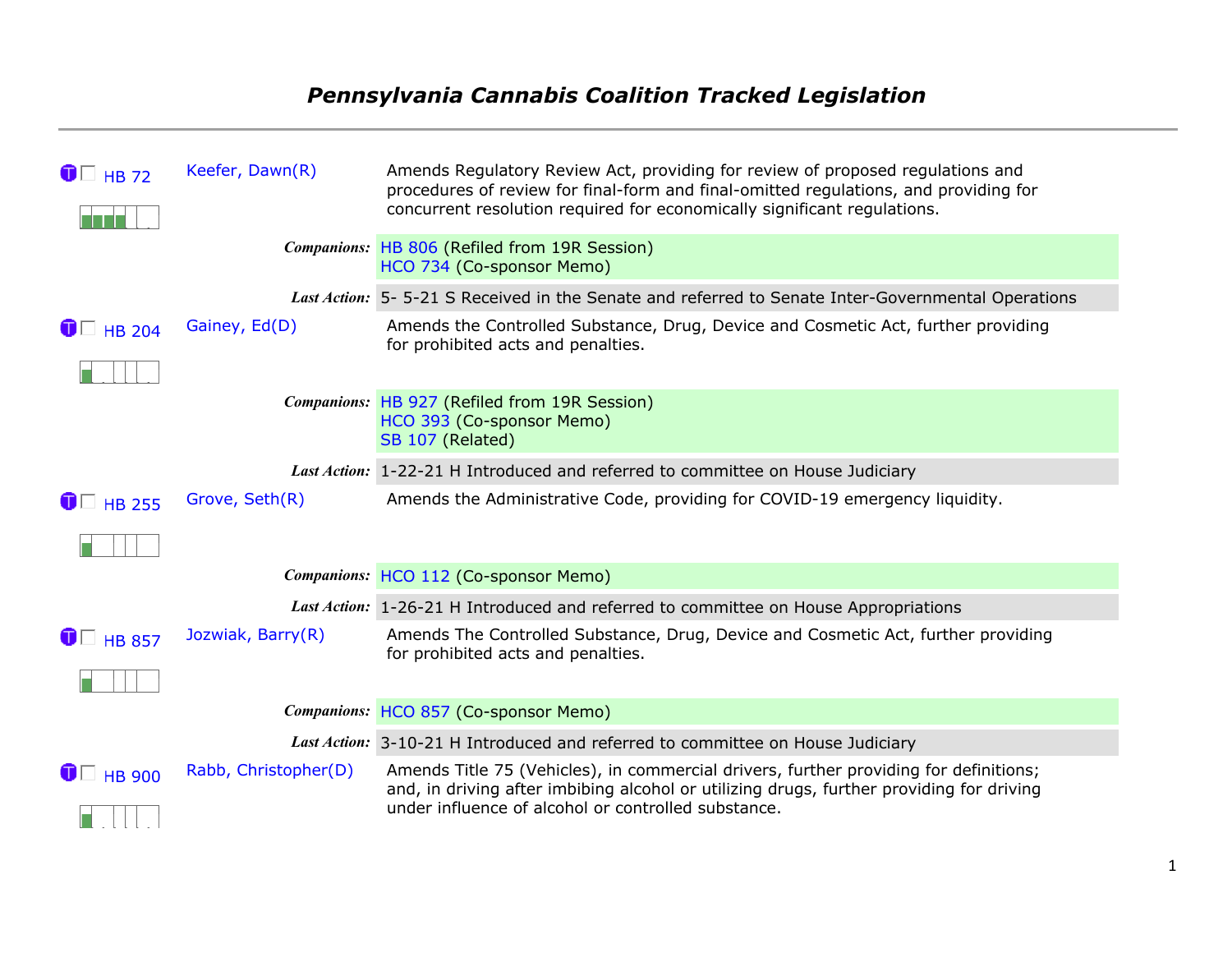|                   |                      | Companions: HCO1568 (Co-sponsor Memo)<br>SB 167 (Related)                                                                                                                                                                                           |
|-------------------|----------------------|-----------------------------------------------------------------------------------------------------------------------------------------------------------------------------------------------------------------------------------------------------|
|                   |                      | Last Action: 6-23-21 H Introduced and referred to committee on House Transportation                                                                                                                                                                 |
| $\bigcirc$ HB 901 | Rabb, Christopher(D) | Amends the Medical Marijuana Act, in miscellaneous provisions, providing for tenant<br>protections.                                                                                                                                                 |
|                   |                      | Companions: HCO1812 (Co-sponsor Memo)                                                                                                                                                                                                               |
|                   |                      | Last Action: 6-23-21 H Introduced and referred to committee on House Consumer Affairs                                                                                                                                                               |
| $\bigcirc$ HB 902 | Rabb, Christopher(D) | Amends the Medical Marijuana Act, in miscellaneous provisions, further providing for<br>protections for patients and caregivers.                                                                                                                    |
|                   |                      | Companions: HB 2097 (Refiled from 19R Session)<br>HCO1813 (Co-sponsor Memo)                                                                                                                                                                         |
|                   |                      | Last Action: 6-23-21 H Introduced and referred to committee on House Labor and Industry                                                                                                                                                             |
| $\bigcirc$ HB 903 | Rabb, Christopher(D) | Amends the Medical Marijuana Act, in miscellaneous provisions, providing for<br>commercial tenant protections.                                                                                                                                      |
|                   |                      | Companions: HCO1811 (Co-sponsor Memo)                                                                                                                                                                                                               |
|                   |                      | Last Action: 6-23-21 H Introduced and referred to committee on House Consumer Affairs                                                                                                                                                               |
| $\bullet$ HB 1024 | Schemel, Paul(R)     | Amends the Medical Marijuana Act, in program, for lawful use of medical marijuana;<br>in practitioners, for duration; in patients, for caregivers; in organizations, for permits;<br>in dispensaries, for facility requirements; for applicability. |
|                   |                      | Companions: HCO 711 (Co-sponsor Memo)                                                                                                                                                                                                               |
|                   |                      | Last Action: 6-30-21 G Earliest effective date                                                                                                                                                                                                      |
| $\bullet$ HB 1948 | Kenyatta, Malcolm(D) | Amends the Medical Marijuana Act, in preliminary provisions, further providing for<br>definitions; and, in patients, further providing for caregivers and for minors.                                                                               |
|                   |                      | Companions: HB 1674 (Refiled from 19R Session)<br>HCO1916 (Co-sponsor Memo)                                                                                                                                                                         |
|                   |                      | Last Action: 10-4-21 H Introduced and referred to committee on House Health                                                                                                                                                                         |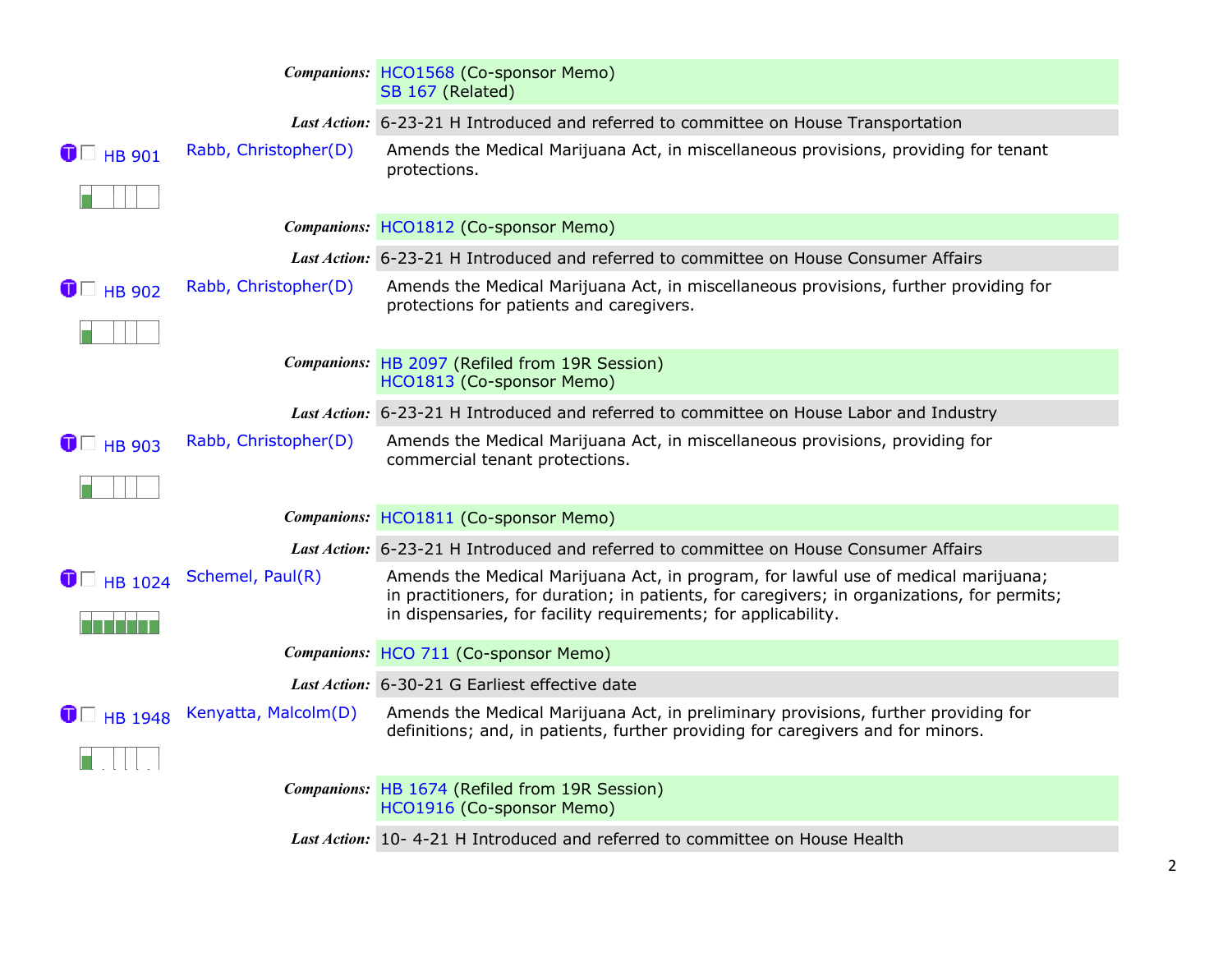| $\bullet$ HB 2035                     |                      | Shusterman, Melissa(D) Amends the Medical Marijuana Act, adding & amending provisions relating to farmer-<br>growers by, providing for definitions, for program established & unlawful use of<br>medical marijuana, providing for granting of permits. |
|---------------------------------------|----------------------|--------------------------------------------------------------------------------------------------------------------------------------------------------------------------------------------------------------------------------------------------------|
|                                       |                      | Companions: HCO1594 (Co-sponsor Memo)                                                                                                                                                                                                                  |
|                                       |                      | Last Action: 10-29-21 H Introduced and referred to committee on House Health                                                                                                                                                                           |
| $\blacksquare$ HB 2038                | Delloso, David(D)    | Amends the Workers' Compensation Act, in liability and compensation, further<br>providing for schedule of compensation.                                                                                                                                |
|                                       |                      | Companions: HCO2278 (Co-sponsor Memo)                                                                                                                                                                                                                  |
|                                       |                      | Last Action: 10-29-21 H Introduced and referred to committee on House Labor and Industry                                                                                                                                                               |
| $\bullet$ HB 2050                     | Wheatley, Jake(D)    | Act providing for the regulation of cannabis & cannabis products for personal use,<br>establishing a cannabis regulatory control board, imposing duties on several State<br>Depts., & regulating the production & sale of cannabis.                    |
|                                       |                      | Last Action: 10-27-21 H Introduced and referred to committee on House Judiciary                                                                                                                                                                        |
| $\blacksquare$ HCO 61                 | Kenyatta, Malcolm(D) | Permits a school nurse to act as a secondary caregiver for a child, which will allow the<br>school nurse to administer medical marijuana to the child.                                                                                                 |
|                                       |                      | Last Action: 12- 1-20 H Filed                                                                                                                                                                                                                          |
| $\bigcirc$ $\Box$ $\text{HCO}$<br>393 | Gainey, Ed(D)        | Downgrades the possession of a small amount of marijuana from a misdemeanor to a<br>summary offense.                                                                                                                                                   |
|                                       | Memo Bill: HB 204    |                                                                                                                                                                                                                                                        |
|                                       |                      | Last Action: 1-25-21 H Introduced as a bill - see HB 204                                                                                                                                                                                               |
| $\bigcirc$ $\Box$ $\text{HCO}$<br>711 | Schemel, Paul(R)     | Makes revisions to the medical cannabis law.                                                                                                                                                                                                           |
|                                       | Memo Bill: HB 1024   |                                                                                                                                                                                                                                                        |
|                                       |                      | Last Action: 3-26-21 H Introduced as a bill - see HB 1024                                                                                                                                                                                              |
| $\bigcirc$ $\Box$ $\text{HCO}$<br>796 | Kaufer, Aaron(R)     | Seeks to modernize the process by which graduates of international medical schools<br>become licensed.                                                                                                                                                 |
|                                       | Memo Bill: HB 245    |                                                                                                                                                                                                                                                        |
|                                       |                      | Last Action: 1-25-21 H Introduced as a bill - see HB 245                                                                                                                                                                                               |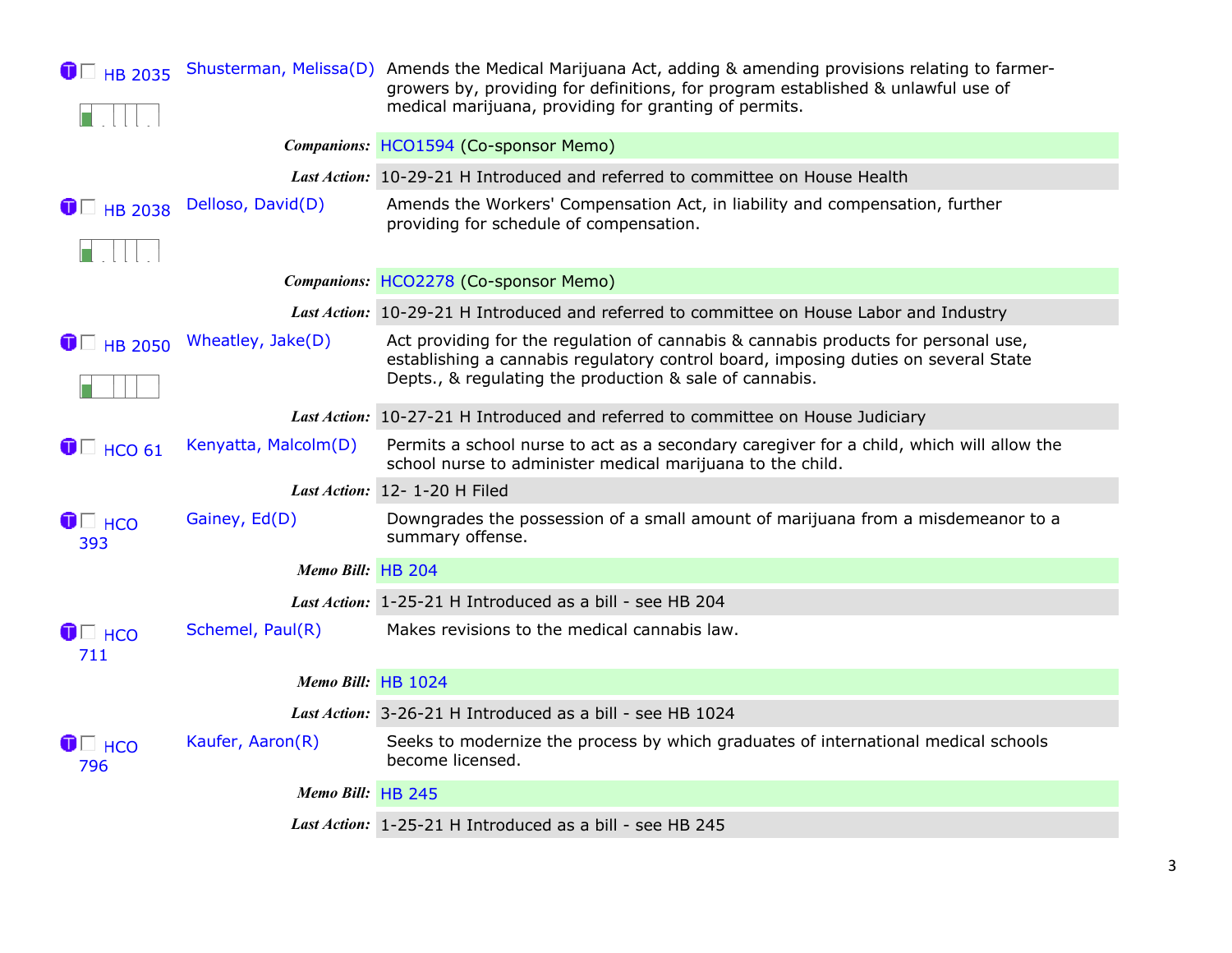| $\bigcirc$ $\Box$ $\text{HCO}$<br>857  | Jozwiak, Barry(R)    | Reduces the penalties for most cases of possession of small amounts of marijuana<br>from a misdemeanor to a summary offense.                                                             |
|----------------------------------------|----------------------|------------------------------------------------------------------------------------------------------------------------------------------------------------------------------------------|
|                                        | Memo Bill: HB 857    |                                                                                                                                                                                          |
|                                        |                      | Last Action: 3-10-21 H Introduced as a bill - see HB 857                                                                                                                                 |
| $\mathbf{O}\Box$<br><b>HCO1165</b>     | Wheatley, Jake(D)    | Provides for a legal adult-use cannabis industry.                                                                                                                                        |
|                                        |                      | Last Action: 2-3-21 H Filed                                                                                                                                                              |
| $\mathbf 0$ $\Box$<br><b>HCO1445</b>   | Delloso, David(D)    | Legalizes adult use cannabis through the current state store system in order to<br>ensure the safety and integrity of cannabis sales in Pennsylvania.                                    |
|                                        | Memo Bill: HB 1180   |                                                                                                                                                                                          |
|                                        |                      | Last Action: 4-15-21 H Introduced as a bill - see HB 1180                                                                                                                                |
| $\mathbf{O} \Box$<br><b>HCO1568</b>    | Rabb, Christopher(D) | Allows individuals who legally use medicinal cannabis to operate a motor vehicle.                                                                                                        |
|                                        | Memo Bill: HB 900    |                                                                                                                                                                                          |
|                                        |                      | Last Action: 6-23-21 H Introduced as a bill - see HB 900                                                                                                                                 |
| $\mathbf{O} \square$<br><b>HCO1594</b> |                      | Shusterman, Melissa(D) Establishes a new permit for farmers and other small agricultural ventures to grow<br>and sell medical cannabis to existing grower/processors on a limited basis. |
|                                        | Memo Bill: HB 2035   |                                                                                                                                                                                          |
|                                        |                      | Last Action: 10-29-21 H Introduced as a bill - see HB 2035                                                                                                                               |
| $\mathbf 0$ $\Box$<br><b>HCO1811</b>   | Rabb, Christopher(D) | Provides landlords may not evict or discriminate against a tenant for the certified<br>usage or possession of medical cannabis.                                                          |
|                                        | Memo Bill: HB 903    |                                                                                                                                                                                          |
|                                        |                      | Last Action: 6-23-21 H Introduced as a bill - see HB 903                                                                                                                                 |
| $\mathbf 0$ $\Box$<br><b>HCO1813</b>   | Rabb, Christopher(D) | Prohibits employers from discharging, threatening, refusing to hire, or discriminating<br>against employees that fail a drug test due to their qualified use of medical cannabis.        |
|                                        | Memo Bill: HB 902    |                                                                                                                                                                                          |
|                                        |                      | Last Action: 6-23-21 H Introduced as a bill - see HB 902                                                                                                                                 |
| OE<br><b>HCO1916</b>                   | Kenyatta, Malcolm(D) | Permits a school nurse to act as a secondary caregiver for a child, which will allow the<br>school nurse to administer medical marijuana to the child.                                   |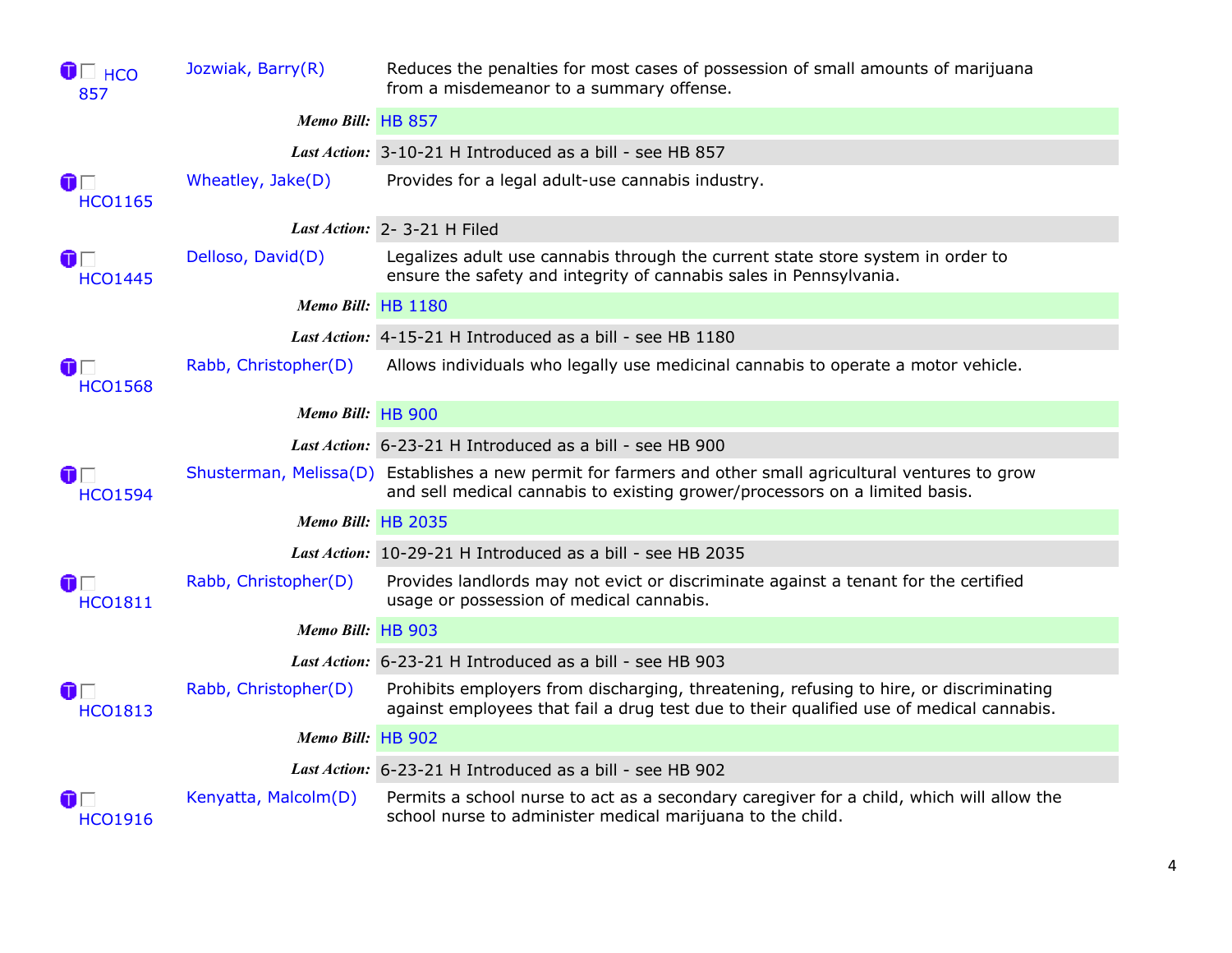|                                        | Memo Bill: HB 1948   |                                                                                                                                                         |
|----------------------------------------|----------------------|---------------------------------------------------------------------------------------------------------------------------------------------------------|
|                                        |                      | Last Action: 10-4-21 H Introduced as a bill - see HB 1948                                                                                               |
| $\mathbf{O} \Box$<br><b>HCO1969</b>    | Diamond, Russ(R)     | Concurrent resolution terminating the disaster emergency proclamation.                                                                                  |
|                                        |                      | Last Action: 5-19-21 H Filed                                                                                                                            |
| $\mathbf 0$ $\Box$<br><b>HCO2110</b>   | Wheatley, Jake(D)    | Legalizes the possession of certain amounts of cannabis products for personal use by<br>adults 21 years of age or older.                                |
|                                        |                      | Last Action: 6-21-21 H Filed                                                                                                                            |
| $\mathbf{O} \square$<br><b>HCO2146</b> | Zabel, Michael(D)    | Expands overtime eligibility, strengthens protections for workers, and ensures duties<br>tests align with federal overtime regulations.                 |
|                                        |                      | Last Action: 6-30-21 H Filed                                                                                                                            |
| $\mathbf{O} \square$<br><b>HCO2258</b> | Delozier, Sheryl(R)  | Modernizes and expands Clean Slate automated sealing to lower-level drug felonies.                                                                      |
|                                        |                      | Last Action: 8-31-21 H Filed                                                                                                                            |
| $\mathbf 0$ $\Box$<br><b>HCO2278</b>   | Delloso, David(D)    | Requires employers to reimburse prescribed medical cannabis for qualifying workers<br>on workers' compensation.                                         |
|                                        | Memo Bill: HB 2038   |                                                                                                                                                         |
|                                        |                      | Last Action: 10-29-21 H Introduced as a bill - see HB 2038                                                                                              |
| $\mathbf{O} \Box$<br><b>HCO2358</b>    | Brown, Amen (F)(D)   | Legalizes adult use cannabis and comprehensively reforming how all issues relating<br>to cannabis are treated under Pennsylvania law.                   |
|                                        |                      | Last Action: 10-5-21 H Filed                                                                                                                            |
| $\mathbf{O} \Box$<br><b>HCO2457</b>    | Rabb, Christopher(D) | Removes cannabis as a highly addictive and dangerous substance to facilitate medical<br>research ensure patient access and remove federal prohibitions. |
|                                        |                      | Last Action: 11-5-21 H Filed                                                                                                                            |
| $\bullet$ SB 107                       | Street, Sharif(D)    | Amends the Controlled Substance, Drug, Device and Cosmetic Act, further providing<br>for prohibited acts and penalties.                                 |
|                                        |                      | Companions: SB 233 (Refiled from 19R Session)<br>HB 204 (Related)<br>SCO 212 (Co-sponsor Memo)                                                          |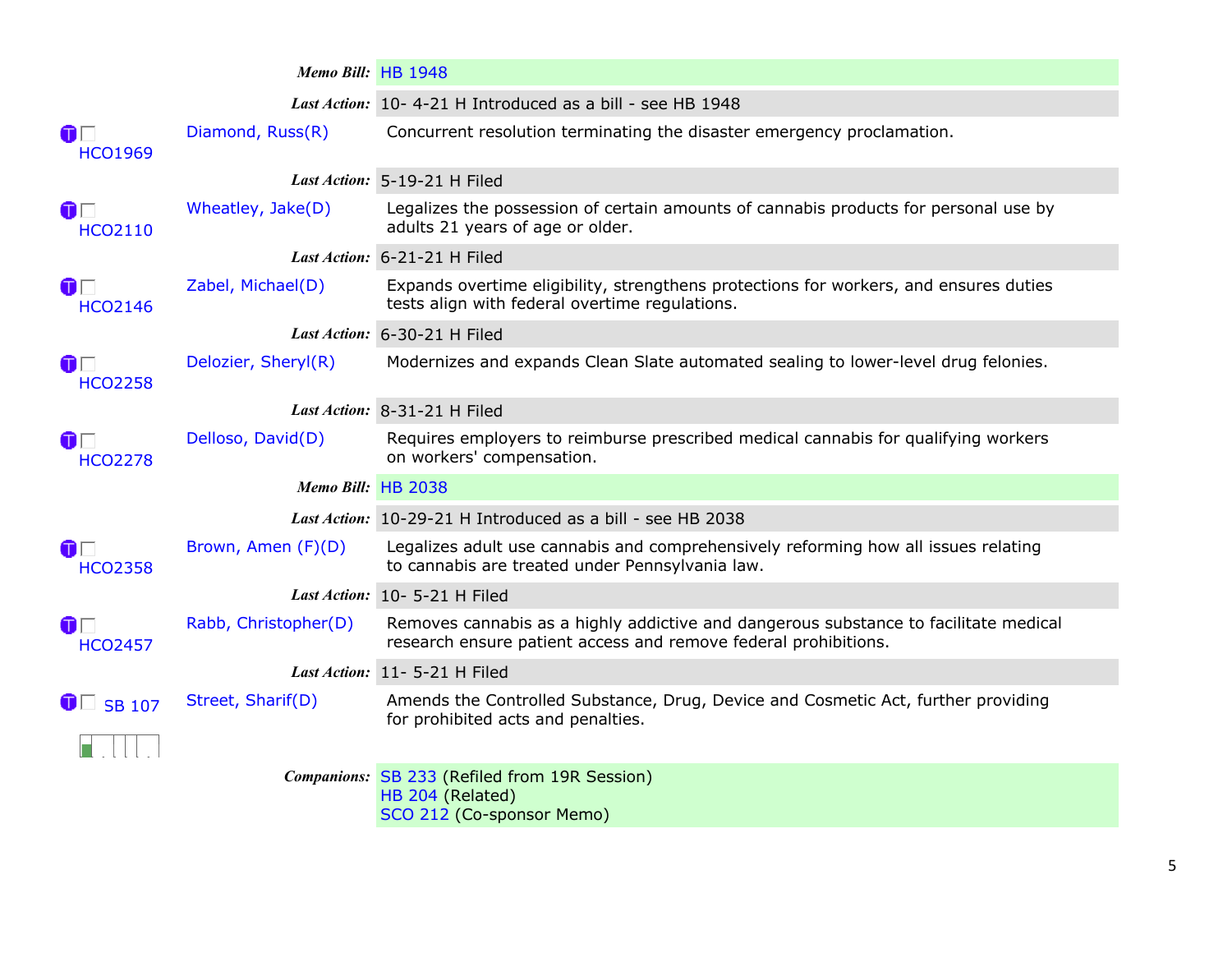|                  |                       | Last Action: 1-22-21 S Introduced and referred to committee on Senate Judiciary                                                                                                                                                                 |
|------------------|-----------------------|-------------------------------------------------------------------------------------------------------------------------------------------------------------------------------------------------------------------------------------------------|
| $\bullet$ SB 167 | Bartolotta, Camera(R) | Amends Title 75 (Vehicles), in commercial drivers, and, in driving after imbibing<br>alcohol or utilizing drugs, further providing for driving under influence of alcohol or<br>controlled substance and for authorized use not a defense.      |
|                  |                       | Companions: HB 900 (Related)<br>SCO 201 (Co-sponsor Memo)                                                                                                                                                                                       |
|                  |                       | Last Action: 9-21-21 S Discussed during public hearing, Senate Transportation                                                                                                                                                                   |
| $\bullet$ SB 207 |                       | Tartaglione, Christine(D) Act imposing a duty on the Legislative Budget and Finance Committee to conduct a<br>study relating to effects of certain areas of criminal law enforcement on budget of the<br>Pennsylvania State Police.             |
|                  |                       | Companions: SB 1092 (Refiled from 19R Session)<br>SCO 331 (Co-sponsor Memo)                                                                                                                                                                     |
|                  |                       | Last Action: 2-10-21 S Introduced and referred to committee on Senate Law and Justice                                                                                                                                                           |
| $\bullet$ SB 352 |                       | Kearney, Timothy (F)(D) Amends the Controlled Substance, Drug, Device and Cosmetic Act, further providing<br>for definitions.                                                                                                                   |
|                  |                       | Companions: SB 936 (Refiled from 19R Session)<br>SB 845 (Related)<br>SCO 202 (Co-sponsor Memo)                                                                                                                                                  |
|                  |                       | Last Action: 3-12-21 S Introduced and referred to committee on Senate Judiciary                                                                                                                                                                 |
| $\bullet$ SB 464 |                       | Kearney, Timothy (F)(D) Amends the Tax Reform Code, in corporate net income tax, further providing for<br>definitions.                                                                                                                          |
|                  |                       | Companions: HB 198 (Related)                                                                                                                                                                                                                    |
|                  |                       | HB 732 (Related)<br>HB 1265 (Related)<br>SCO 110 (Co-sponsor Memo)                                                                                                                                                                              |
|                  |                       | Last Action: 4-13-21 S Introduced and referred to committee on Senate Finance                                                                                                                                                                   |
| $\bullet$ SB 473 | Laughlin, Daniel(R)   | Amends Titles 35 (Health & Safety) & 75 (Vehicles), providing for adult use cannabis,<br>for medical marijuana, for lawful use & authority, establishing the Cannabis<br>Regulatory Control Board, & providing for driving under the influence. |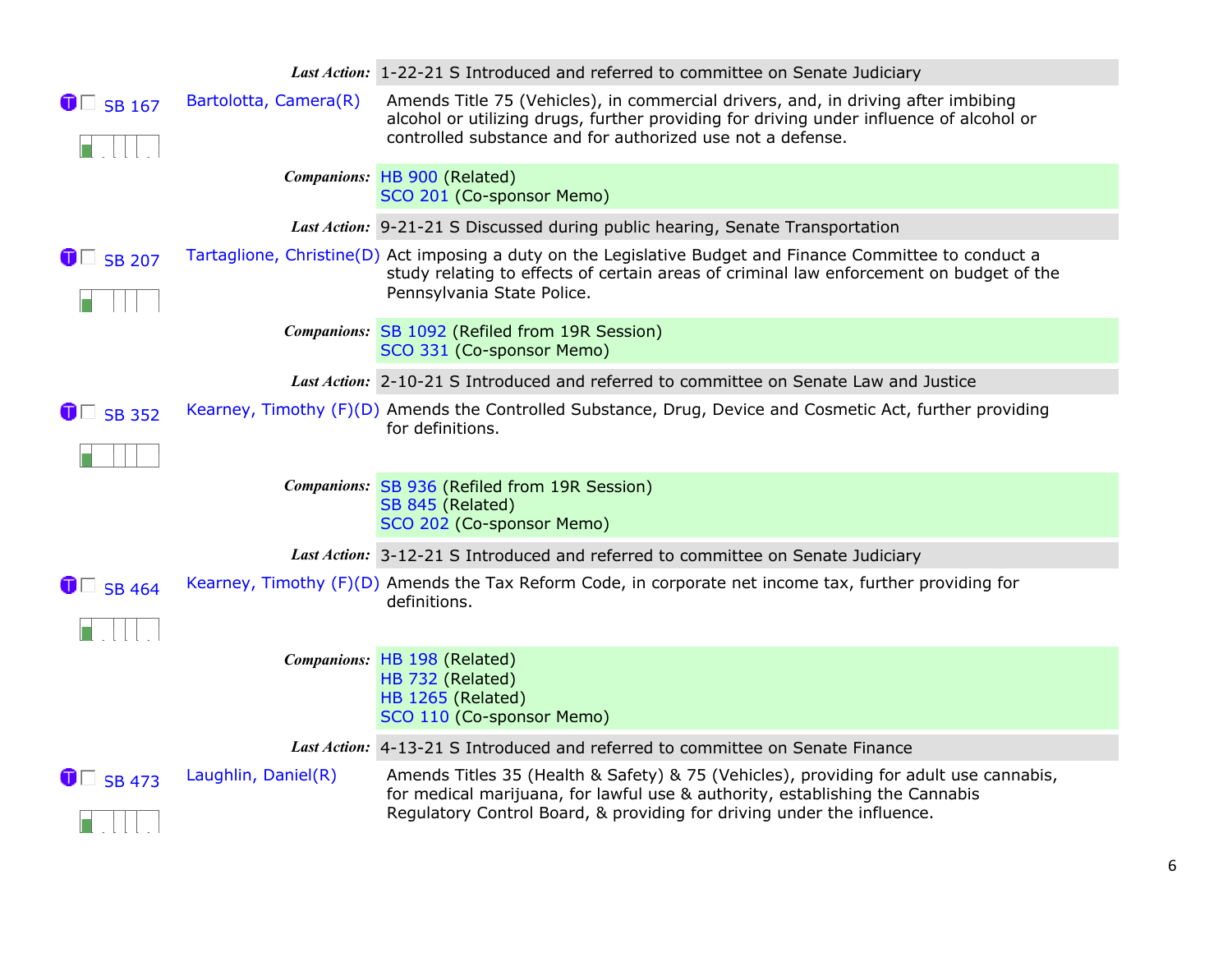|                        |                                     | Companions: SCO 733 (Co-sponsor Memo)                                                                                                                                                                                                    |
|------------------------|-------------------------------------|------------------------------------------------------------------------------------------------------------------------------------------------------------------------------------------------------------------------------------------|
|                        |                                     | Last Action: 10-18-21 S Introduced and referred to committee on Senate Law and Justice                                                                                                                                                   |
| $\bullet$ SB 749       | Mensch, Bob(R)                      | Amends the Medical Marijuana Act, in patients, further providing for prohibitions;<br>and, in miscellaneous provisions, further providing for insurers and for protections for<br>patients and caregivers and providing for enforcement. |
|                        |                                     | Companions: SCO 785 (Co-sponsor Memo)                                                                                                                                                                                                    |
|                        |                                     | Last Action: 9-21-21 S Public hearing held in committee Senate Health and Human Services                                                                                                                                                 |
| $\bullet$ SB 809       | Dush, Cris (F)(R)                   | Amends Regulatory Review Act, further providing for procedures for subsequent<br>review of disapproved final-form or final-omitted regulations.                                                                                          |
|                        |                                     | Companions: HB 430 (Refiled from 19R Session)<br>HB 950 (Identical)<br>SCO 936 (Co-sponsor Memo)                                                                                                                                         |
|                        |                                     | Last Action: 7-7-21 S Introduced and referred to committee on Senate Inter-Governmental Operations                                                                                                                                       |
| $\blacksquare$ SCO 110 |                                     | Kearney, Timothy (F)(D) Allows licensed medical marijuana organizations to deduct necessary and ordinary<br>expenses from their taxable income for the corporate net income tax, just like regular<br>businesses do.                     |
|                        | Memo Bill: SB 464                   |                                                                                                                                                                                                                                          |
|                        |                                     | Last Action: 4-13-21 S Introduced as a bill - see SB 464                                                                                                                                                                                 |
| $\bullet$ SCO 201      | Bartolotta, Camera(R)               | Provides critical protections for medicinal cannabis patients by ensuring responsible<br>use of their legal medicine does not give rise to a criminal conviction.                                                                        |
|                        | Memo Bill: SB 167                   |                                                                                                                                                                                                                                          |
|                        |                                     | Last Action: 2-11-21 S Introduced as a bill - see SB 167                                                                                                                                                                                 |
|                        | $\bullet$ Sco 212 Street, Sharif(D) | Changes the grading of possession of a small amount of marijuana from a<br>misdemeanor to a summary offense.                                                                                                                             |
|                        | Memo Bill: SB 107                   |                                                                                                                                                                                                                                          |
|                        |                                     | Last Action: 1-25-21 S Introduced as a bill - see SB 107                                                                                                                                                                                 |
| $\bullet$ SCO 331      |                                     | Tartaglione, Christine(D) Imposes a duty on the Legislative Budget and Finance Committee to conduct a study<br>on the effects of the budgetary impact on the State Police as a result of certain<br>specific enforcement actions.        |